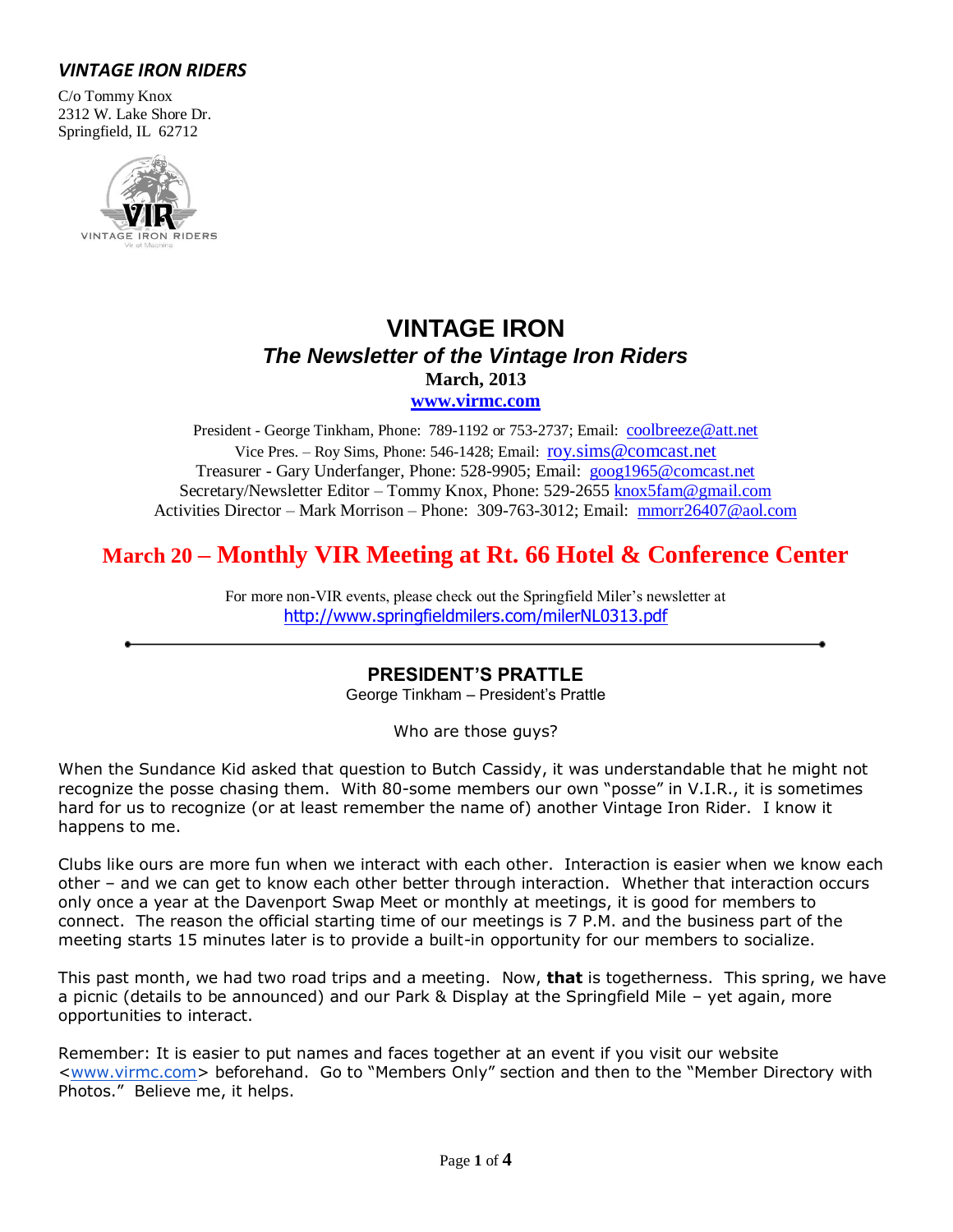With all of this talk about "togetherness," we appreciate members who - because of distance or commitments – cannot attend meetings or events. Gus and David S. have always been available when I needed them, even if we had to rely on the telephone or Internet because of the distance between us. Their friendship and expertise are as valuable as if they attended every meeting and event. Of course, it *would* be nice to see them more often.

The point of this article is to emphasize the joy of associating with like-minded individuals in the Vintage Iron Riders. The club offers numerous means to help us connect. Please take advantage of as many of these as your time, energy, and interests permit. You will be glad you did.



## **Anamosa Road Trip**

We rolled in to Anamosa Saturday afternoon about 1:00. Ate lunch at some local restaurants and then took a specially guided tour of JP Cycles. The staff was extremely friendly and provided goodie bags with motorcycle themed gifts. Checking in to our hotel for a mid-afternoon nap, we all gathered at 4:00 pm to order pizza and fellowship. Catherine Bach, "Daisy Duke" of the 1970's "Dukes of Hazard" was a special guest of a car show just down the road. We took advantage of the situation to visit the show and see some very cool cars. She must have heard that we were staying at the AmericInn, because when we were checking out Sunday morning, she insisted on getting her picture taken with the club. Being gentleman, we happily consented. Sunday morning, we were the first group to get in to the museum. Hundreds of bikes, cool displays, actual film footage of Evil Knievel, and a gift shop out of this world. It was really fun to bump into each other as we all roamed the spacious museum. On the way home we stopped at the famous I-80 Truck Stop just outside of Davenport and got to tour the Trucker Museum. We came rolling into Springfield late afternoon after having a great time with one another. Joe Pitchford did a great job driving.

#### **Springfield Mile**

The Memorial Day Mile is rapidly approaching. It will be Monday, May 27. The club is going to buy a new banner that says "Motorcycles 25 Years and Older", so that it will be easier for displayers to know where to park. Your participation, either by displaying, cleaning the area, setting up or taking down, or just visiting, makes this event all the better. Please continue to be available and support this major club function. We are still in the process of deciding what memorabilia we can give to displayers. We are thinking Cuzzis or bandanas with club logo.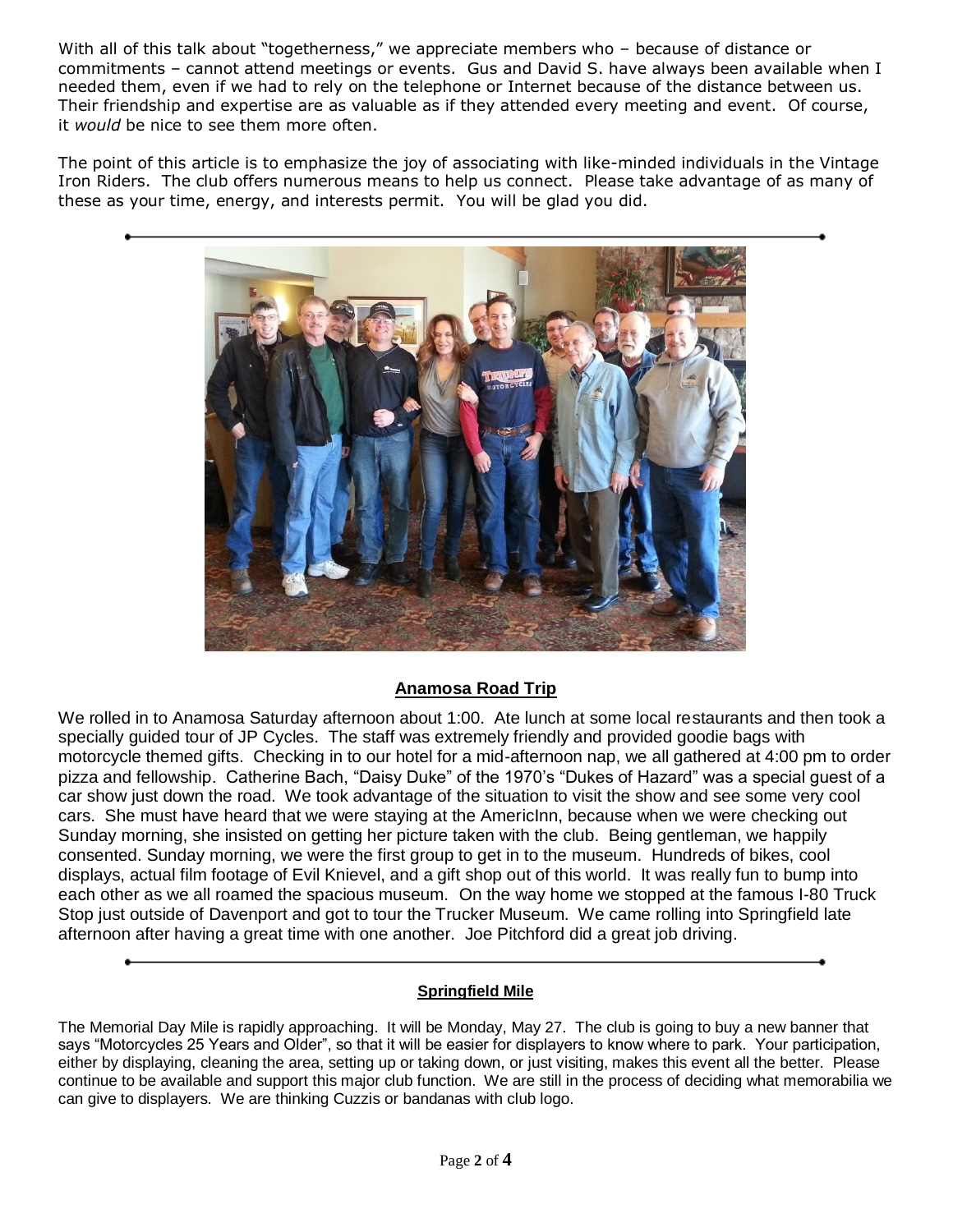#### **Tech Night**

In an attempt to "break the routine a little" we are hoping to have a regular monthly meeting dedicated to bike maintenance and other technical related subjects. Cuyler Coleman has made his shop available for such an event. Stay tuned for more information. We are thinking the months of July or August as possibilities.

#### Minutes of Meeting **Vintage Iron Riders Rt. 66 Hotel & Conference Center February 20, 2013**

Social time from 7:00-7:20 pm, pledge taken and meeting called to order. Cell phone turned off and minutes from January 2013 approved.

Applications for Membership by Ross Ealey sponsored by LeRoy Solomon and John Langheim sponsored by Cuyler Coleman. Robert Ramsey was voted into the club.

**Products:** Roy will take order at the next meeting.

**Donelson's:** LeRoy Solomon reported on the day trip to Donelson's for customer appreciation. Twelve members of the VIR went and were treated with great hospitality. They had lunch at the Europa Café.

**Anamosa:** All appears to be in order for our overnighter to the National Motorcycle Museum set for February 23, 2013. Potentially 15 people are going.

**Hooters in Bloomington:** Mark Morrison asked Knox to see who would be interested in continuing our support of the bike show at Hooters. The emphasis was on a serious participation and eleven members expressed an interest.

**Rock-A-Billy Band:** Members of this band have displayed their bikes at the Springfield Mile and have expressed an interest in performing at a club function. Members liked the idea and George will verify cost and possibly using them at a Quaker Steak & Lube Bike Night.

**Springfield Mile Lap:** Once again the VIR will sponsor a lap at the Springfield mile with a contribution of \$200.00. Goog gave an overview of the vision for the park and display.

**Picnic:** Members were reminded that a club picnic was coming up. Possibilities include Knox's, Reischauer's or a pool party at Goog's.

**Treasurer's Report:** There was \$1,864 in the general fund and \$2,159.50 in the JWMF. Discussed the \$900 discrepancy was the result of members paying dues in December 2011. Roy Sims gave a review of the Jeff White Memorial Fund.

**Newsletter:** There are currently 15 members who receive the newsletter via regular mail at an annual cost of approximately \$250/year. Those with email capability were encouraged to switch to electronic reception.

Tech Night planned at Capitol City Motor Sports for early summer.

Meeting adjourned at 8:05 pm. 50/50 drawing of \$40 won by George Hurst.

Respectfully Submitted, Tommy Knox, Secretary